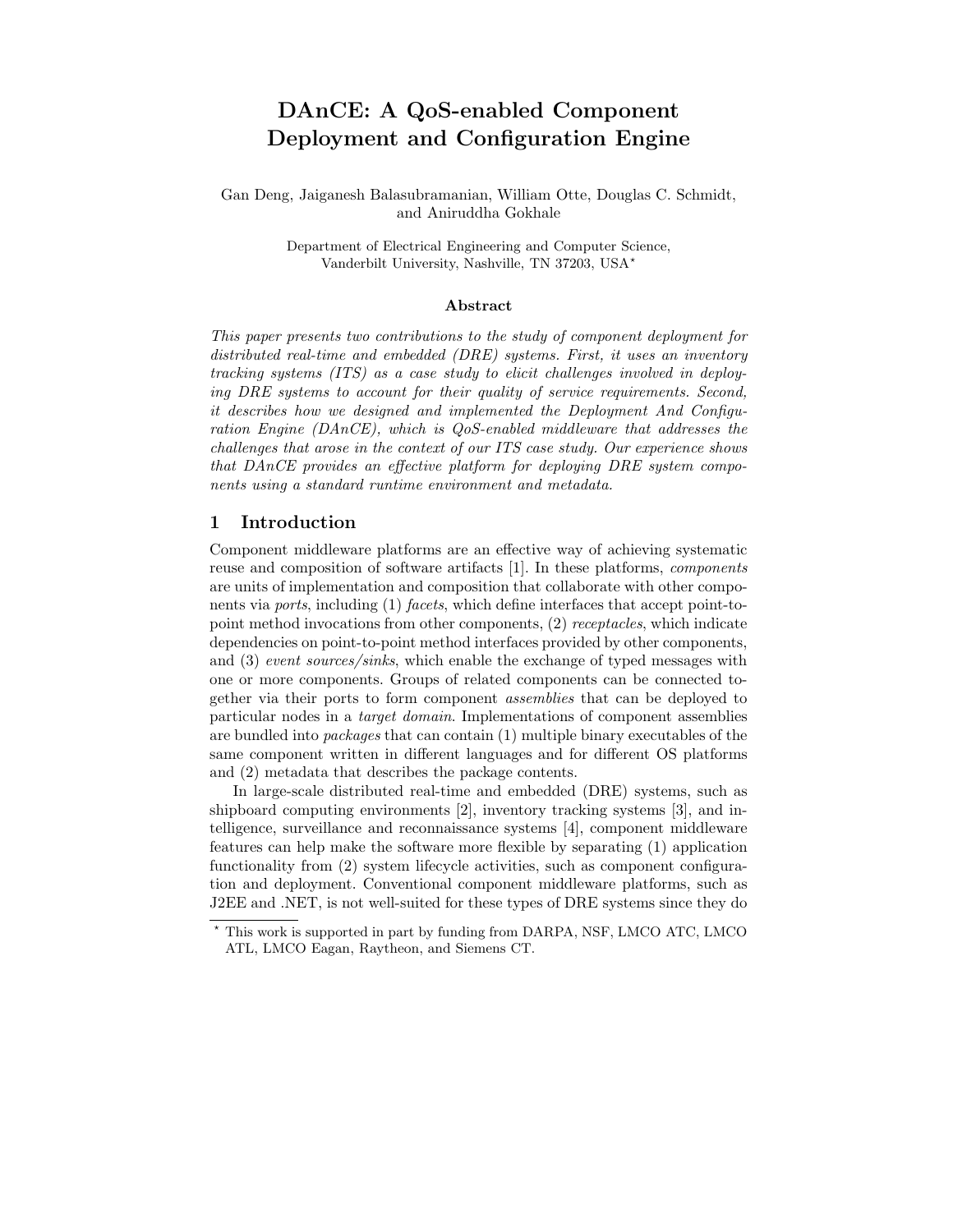not provide real-time quality of service (QoS) support. QoS-enabled component middleware, such as CIAO [5], Qedo [6], and PRiSm [7], have been developed to address these limitations by combining the flexibility of component middleware with the predictability of Real-time CORBA.

QoS-enabled component middleware, however, also introduces new complexities that stem from the need to (1) deploy component assemblies into the appropriate DRE system target nodes, (2) activate and deactivate component assemblies automatically, (3) initialize and configure component server resources to enforce end-to-end QoS requirements of component assemblies, and (4) simplify the configuration, deployment, and management of common services used by applications and middleware. The lack of portable, reusable, and standard mechanisms to address these challenges is hindering the adoption of component middleware technologies for DRE systems.

To meet these challenges, we have developed the Deployment and Configuration Engine ( $D\text{AnCE}$ ), which is an open-source (www.dre.vanderbilt.edu/ CIAO) QoS-enabled middleware framework compliant with the OMG Deployment and Configuration specification [8] that enables the deployment of DRE system component assemblies by addressing various QoS-related concerns, such as collocation, memory constraints, and processor loading. The deployment and configuration of components in DAnCE, therefore, involves mapping known variations in the application requirements space (such as variations in QoS requirements) to known variations in the *software solution space* (such as configuring the underlying network, OS, middleware, and application parameters to satisfy the end-to-end QoS requirements).

The key capabilities provided by DAnCE to support deployment and configuration of DRE systems include:

- One-time parsing and storing of component configuration and deployment descriptions (which are represented as metadata in XML format) so that runtime parsing overhead is not incurred during component deployment.
- Automatic downloading of component packages so that the implementations can be changed seamlessly as components migrate from one node to another, even in a heterogeneous target domains.
- Automatic configuration of object request brokers (ORBs), containers, and component servers to (1) meet the desired QoS requirements and (2) reduce human operator mistakes introduced while configuring middleware and application components.
- Automatic connection<sup>1</sup> of component ports so that developers need not be concerned with these low-level details.
- Automatic deployment and lifecycle management of common middleware services, such as directory, event, security, and load balancing services, so that developers can concentrate on component business logic, rather than tedious and error-prone programming activities concerned with managing these common services.

 $1$  In the context of this paper, a *connection* refers to the high-level binding between an object reference and its target component, rather than a lower-level transport (e.g., TCP) connection.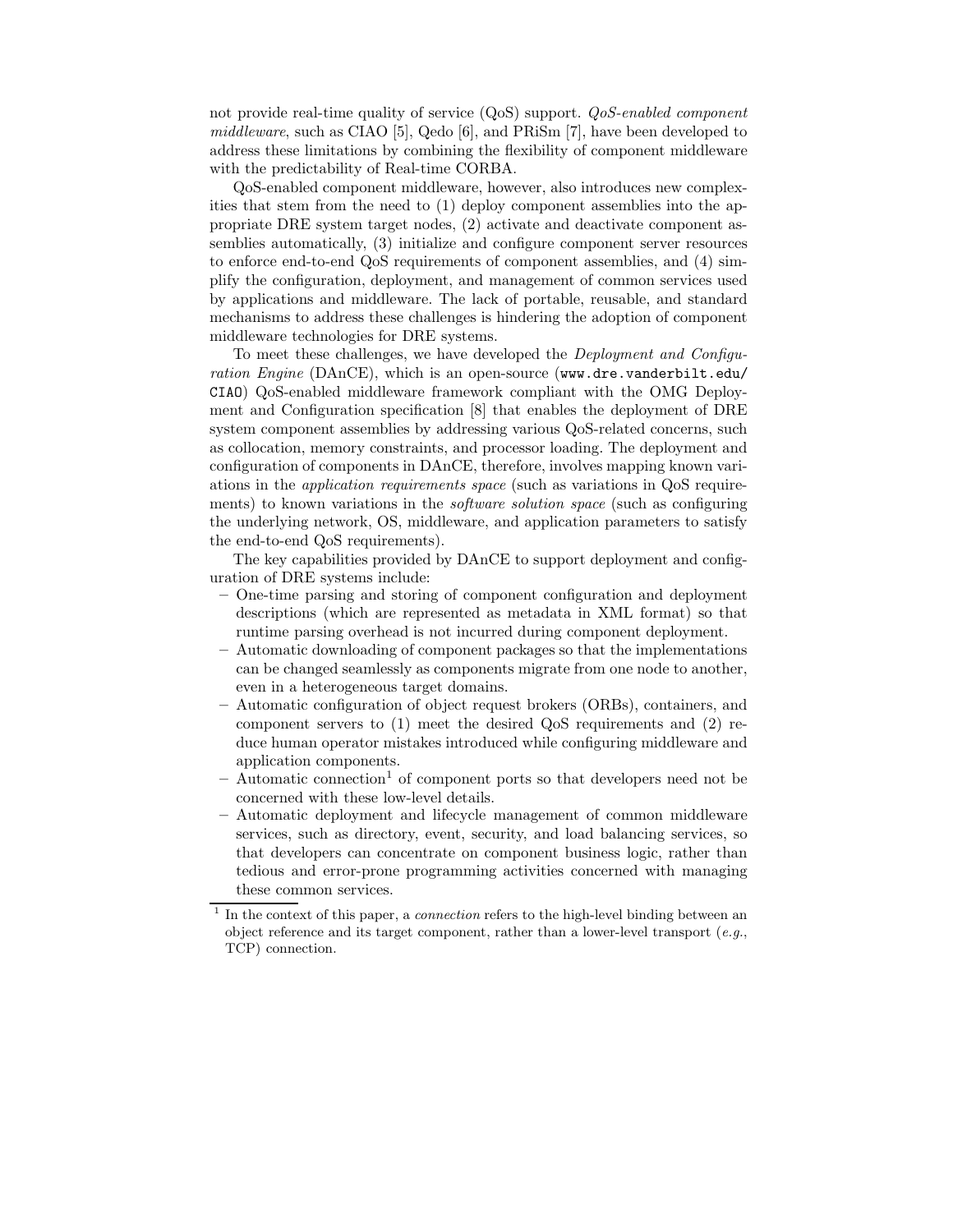The remainder of this paper is organized as follows: Section 2 provides an overview of inventory tracking system (ITS) case study that elicits many challenges of deploying large-scale DRE systems; Section 3 describes how we designed and applied DAnCE to resolve key challenges in our ITS case study; Section 4 compares our work with related efforts; and Section 5 presents concluding remarks.

# 2 Deployment and Configuration Challenges in Component-based DRE Systems

To illustrate the deployment and configuration challenges in DRE systems, this section presents a case study of a representative component-based DRE system called the inventory tracking system (ITS) [3]. An ITS is a warehouse management infrastructure that monitors and controls the flow of goods and assets within a storage facility. Users of an ITS include couriers (such as UPS, DHL, and Fedex), airport baggage handling systems, and retailers (such as Walmart and Target). This section first provides an overview of the structure/functionality of our ITS case study and then uses the case study to describe configuration and deployment challenges.

#### 2.1 Overview of ITS

An ITS provides mechanisms for managing the storage and movement of goods in a timely and reliable manner. For example, an ITS should enable human operators to maintain the inventory throughout a highly distributed system (which may span organizational boundaries), and track warehouse assets using decentralized operator consoles. In conjunction with colleagues at Siemens [3], we have developed the ITS shown in Figure 1 and deployed it using DAnCE. Figure 1



Fig. 1: Key Components in the ITS Case Study

shows how our ITS consists of the following three subsystems:

– Warehouse management, whose high-level functionality and decisionmaking components calculate the destination locations of goods and delegate the remaining details to other ITS subsystems.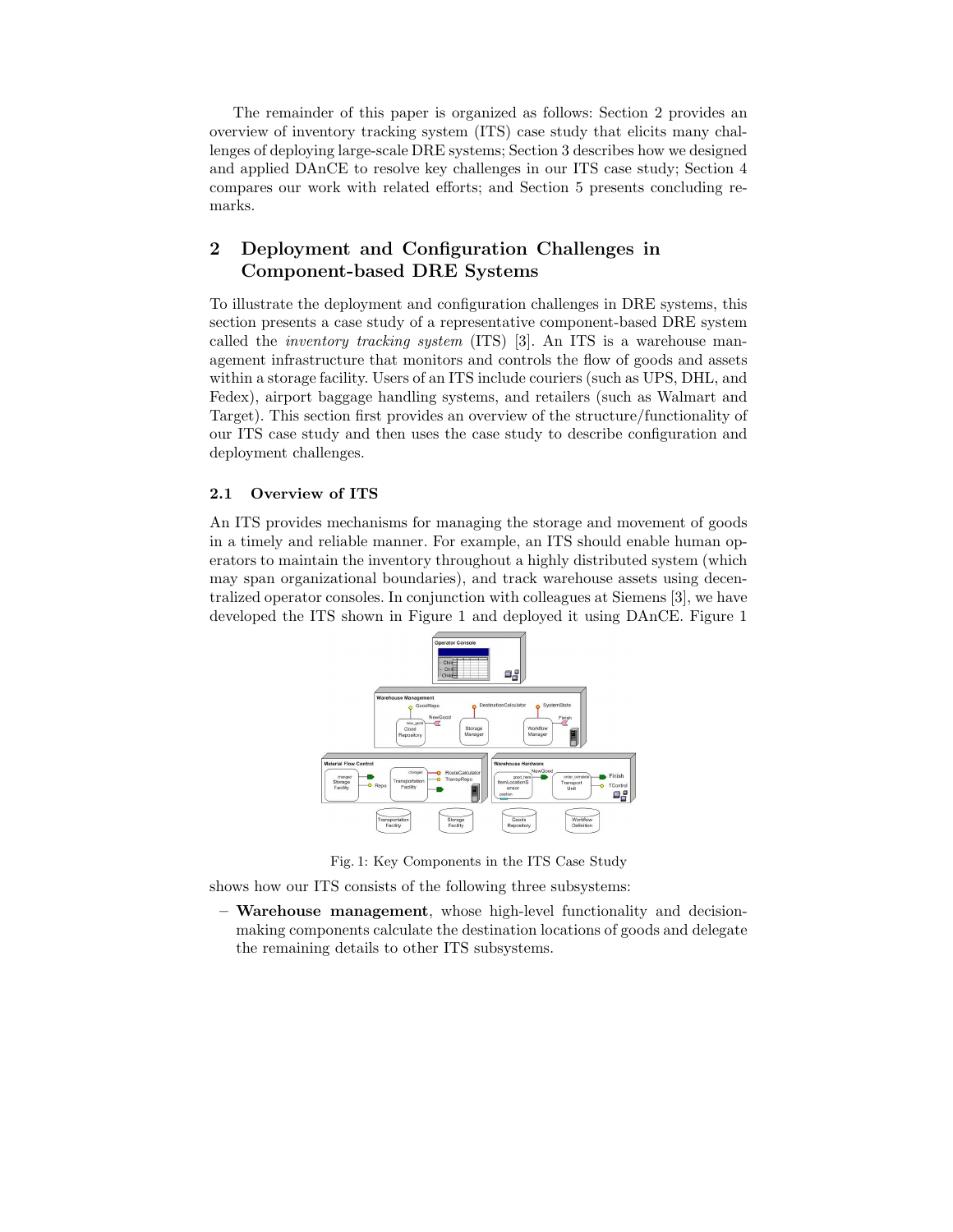- Material flow control, which handles all the details (such as route calculation and transportation facility reservation) needed to transport goods to their destinations. The primary task of this subsystem is to execute the high-level decisions calculated by the warehouse management subsystem.
- Warehouse hardware, which deals with physical devices (such as sensors) and transportation units (such as conveyor belts, forklifts, and cranes).

After the ITS components comprising the ITS subsystems described above are developed, they must be configured and deployed to meet warehouse operating requirements. In our ITS case study, ∼200 components must be deployed into 26 physical nodes in the warehouse. We focus on a portion of this system to motivate key challenges DAnCE faced when deploying and configuring the ITS. Figure 2 shows a subset of key component interactions in the ITS case study shown in Figure 1. As shown in this figure, the WorkflowManager com-



Fig. 2: Component Interactions in the ITS Case Study

ponent of the material flow control subsystem is connected to the conveyor belt and crane transportation units of the warehouse hardware subsystem. We focus on the scenario where the WorkflowManager contacts the ConveyorBelt and Crane components using the move\_item() operation to move an item from a source (such as a loading dock) to a destination (such as a warehouse storage location). The move\_item() operation takes source and destination locations as its input arguments. When the item is moved to its destination successfully, the ConveyorBelt and the Crane inform the WorkflowManager via the finish\_mov() event operation. ConveyorBelt and Crane components are also connected to various ItemLocationSensor components, which periodically inform the other components of the location of moving items.

#### 2.2 Challenges in Configuring and Deploying ITS

Using the ITS case study described in Section 2.1, we now illustrate the deployment and configuration challenges in component-based DRE systems.

Challenge 1: Efficiently storing and retrieving component implementations. Large-scale DRE systems need capabilities that enable application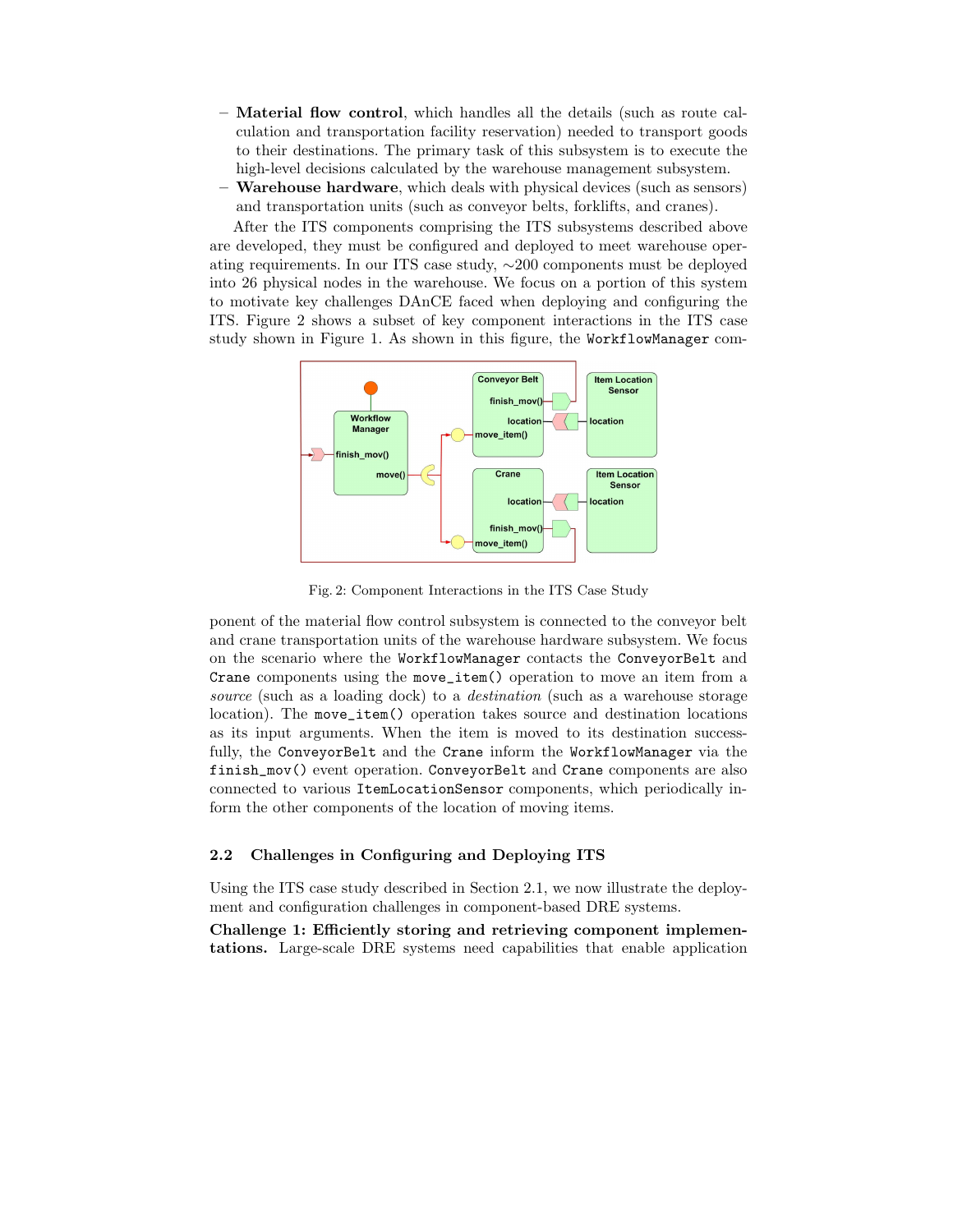developers and deployment runtime tools to (1) upload component implementations to storage sites and/or  $(2)$  fetch component implementations from storage sites for installation. These capabilities should allow multiple implementations of a component written in different programming languages and run on different OS platforms. Moreover, it should be possible to pre-stage component implementations to avoid downloading selected implementations from central storage sites during the deployment process.

As shown in Figure 2, it is conceivable that how an ITS ConveyorBelt component could have implementations for Linux in Java and Windows in  $C_{++}$ , which will require that these implementations be fetched and deployed appropriately on a particular node in a small and bounded amount of time.

Challenge 2: Activation, passivation, and deactivation of component assemblies. To manage shared resources in a DRE system effectively, components in an assembly need to be activated to become functional, passivated when they will not be accessed for an extended period of time, and deactivated when they are no longer needed. A key challenge is to coordinate these operations in a complete assembly, rather than in an individual component or node. For example, components in an assembly that collaborate by sending messages or events must be preactivated to configure the necessary environment and resources so that messages are exchanged in the intended fashion. In particular, all collaborating components in an assembly must be preactivated before any component is activated. Similarly, all collaborating components need to be passivated before any component is deactivated so that no component tries to communicate after its recipient has been deactivated.

For instance, when the ConveyorBelt component in Figure 2 is being removed, the WorkflowManager component must already be passivated since otherwise it could continue to make move\_item() invocations on the ConveyorBelt.

Challenge 3: Configuring NodeApplication component server resources. In large-scale DRE systems, QoS requirements (such as low latency and bounded jitter) are often important considerations during the deployment process since component (re)deployment may occur throughout the lifecycle of a large-scale system. To enforce these QoS requirements, component servers and containers must be configured in accordance with QoS properties, such as those defined in Real-time CORBA [9]. Component deployment and configuration tools must therefore be able to (1) specify the middleware configurations needed to configure components, containers, and component servers and (2) set the QoS policy options provided by the underlying middleware into semantically consistent configurations.

For instance, in the ITS case study (Figure 2), whenever a ConveyorBelt component's hardware fails, it should notify the WorkflowManager in real-time to minimize/avoid damage. Likewise, ITS ConveyorBelt and Crane components may need to be collocated with WorkflowManager in some assemblies to minimize latency.

Challenge 4: Configuring and deploying common middleware services. Traditional object-oriented middleware (such as CORBA 2.x) provides DRE sys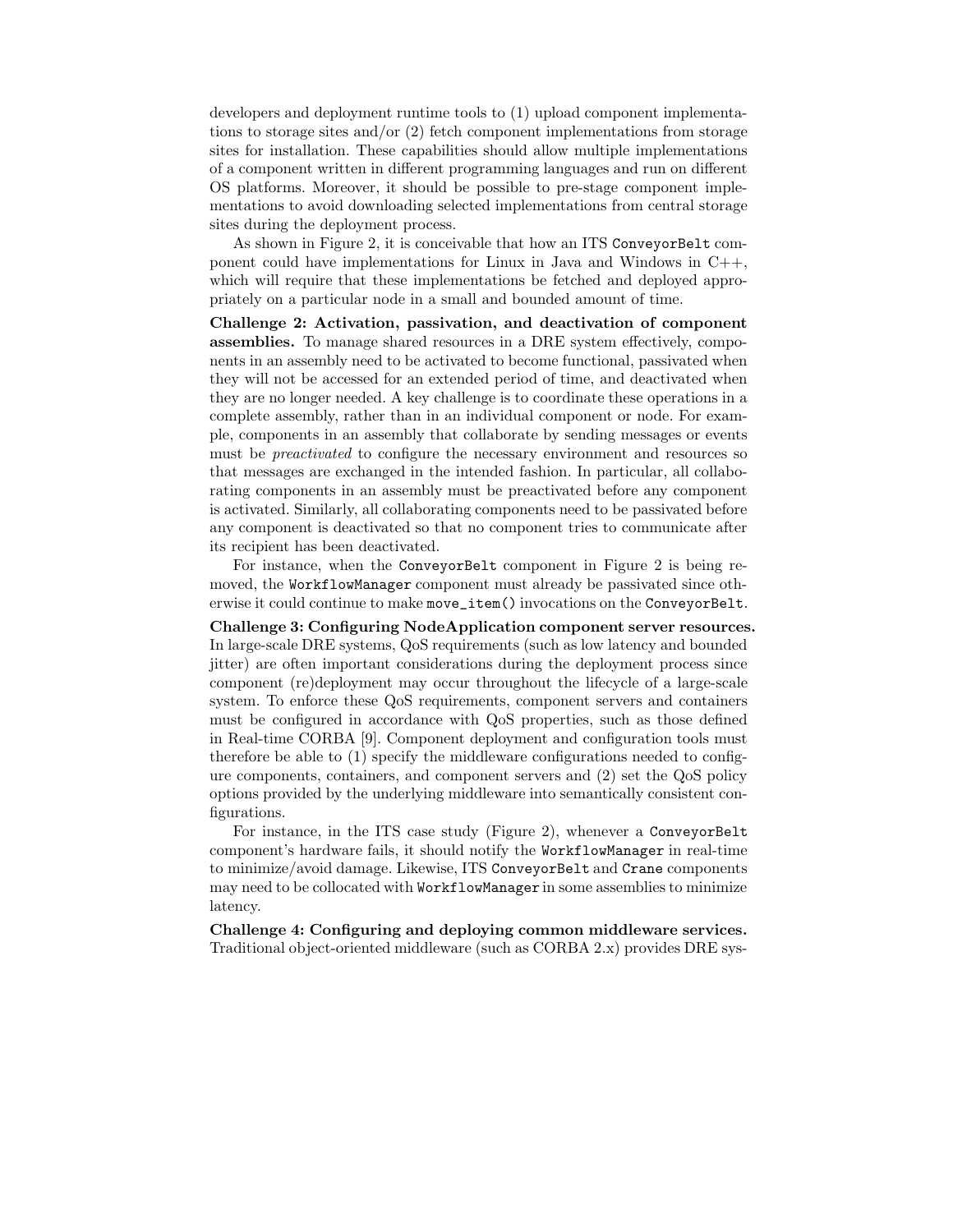tems with access to common middleware services (such as Naming and Trading) through the underlying Object Request Broker (ORB) and Portable Object Adapter (POA). Component-based middleware, such as Lightweight CORBA Component Model (CCM) [10] enables (1) reusability of components by implementing only application logic and (2) easier integration into different applications and runtime contexts. Component deployers thus need to support the integration of common middleware services into component-based applications for which no standard mechanisms yet exist.

For instance, Figure 2 shows how the ITS ItemLocationSensor and the ConveyorBelt components exchange messages using event sources/sinks, which may require the configuration of some middleware publish/subscribe services, such as the CORBA Real-time Notification Service or the Data Distribution Service (DDS).

Section 3.2 describes how DAnCE addresses these challenges for DRE systems and how our solutions have been applied to the ITS case study.

## 3 The Design of DAnCE

This section describes the Deployment And Configuration Engine (DAnCE), which is middleware we developed based on the OMG's Deployment and Configuration  $(D&C)$  specification [8]. This specification standardizes many aspects of configuration and deployment for component-based distributed systems, including component configuration, component assembly, component packaging, package configuration, package deployment, and target domain resource management. These aspects are handled via a data model and a runtime model. The data model can be used to define/generate XML schemas for storing and interchanging metadata that describes component assemblies and their configuration and deployment characteristics. The runtime model defines a set of managers that process the metadata described in the data model during system deployment. This section shows how the design and implementation of DAnCE has been tailored to address the D&C challenges of component-based DRE systems described in Section 2.2.

#### 3.1 The Structure and Functionality of DAnCE

The architecture of the Deployment and Configuration Engine (DAnCE) is shown in Figure 3. This section describes how DAnCE provides a reusable middleware framework for deploying and configuring components in a distributed target environment, using the ITS case study in Section 2.1 to motivate its key capabilities. DAnCE is built atop The ACE ORB (TAO) [11] and CIAO [5], which makes it portable to most hardware and OS platforms in use today.

As shown in Figure 3, an ITS deployer creates XML descriptors that convey application deployment and configuration metadata, using external model driven development (MDD) tools [12]. This metadata is compliant with the data model defined by the OMG D&C specification. To support additional deployment and configuration concerns not addressed by this specification, we enhanced the specdefined data model by describing additional deployment concerns (such as real-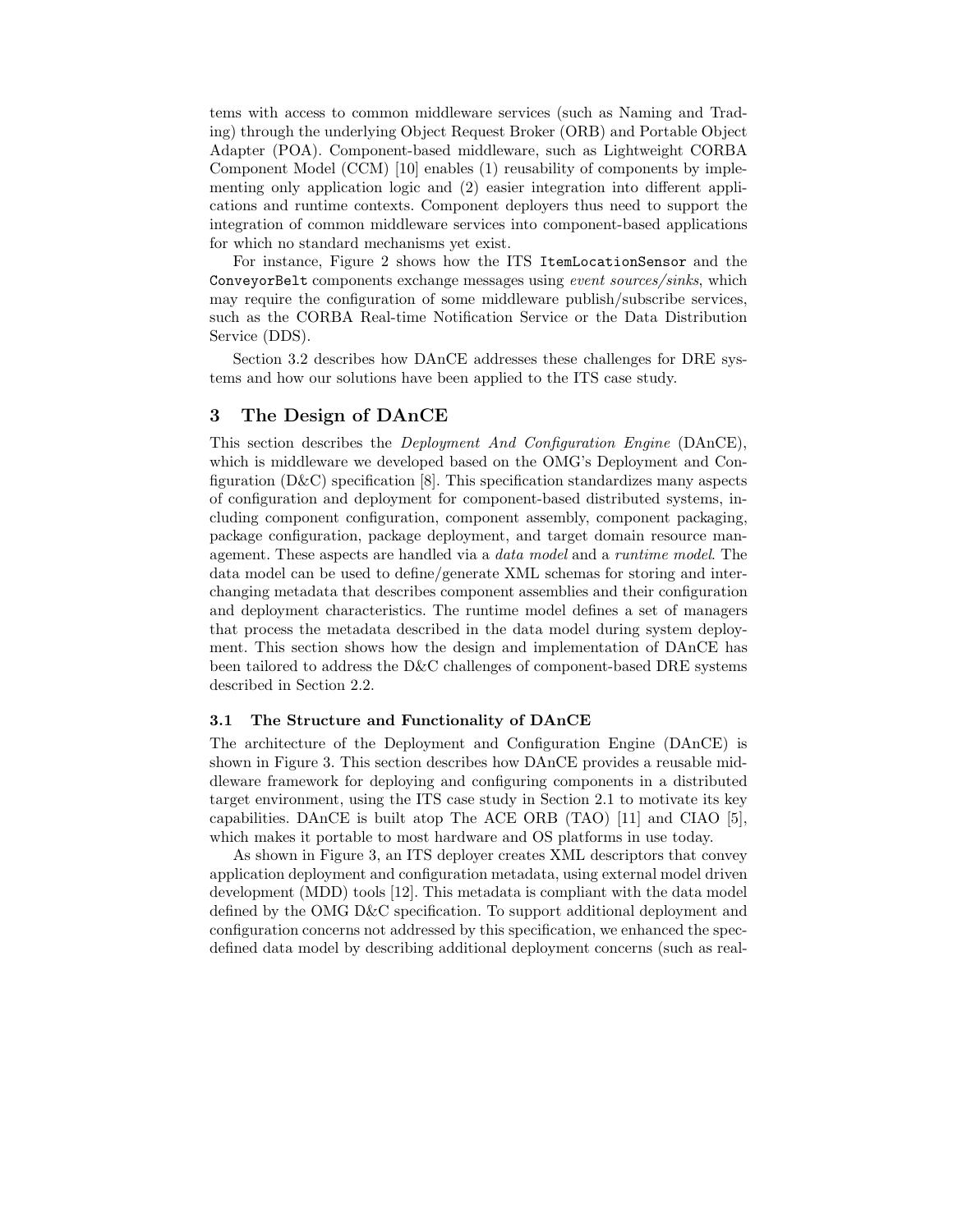

Fig. 3: Overview of DAnCE

time QoS requirements and middleware service configuration and deployment) discussed in Section 3.2.

All the metadata to describe these concerns is captured in an XML file called the deployment plan, which describes (1) the DRE system component instances to deploy, (2) what properties of these components should be initialized, (3) what QoS policies these components must contain, (4) what middleware services the components use, and (5) how the components are connected to form component assemblies. The various entities of DAnCE shown in Figure 3 are implemented as  $CORBA$  objects<sup>2</sup> that collaborate as follows:

ExecutionManager runs as a daemon and is used to manage the deployment process for one or more domains. In accordance with the D&C specification, DAnCE defines a *domain* as a target environment composed of *nodes*, *intercon*nects, bridges, and resources. An ExecutionManager uses the factory and finder design patterns to manager a set of DomainApplicationManagers.

DomainApplicationManager manages the deployment of components within a single domain (to manage multiple domains, an ExecutionManager can coordinate with multiple DomainApplicationManagers). A DomainApplication-Manager splits a deployment plan into multiple subplans, one for each node in a domain. In DAnCE, the ExecutionManager and DomainApplicationManager objects reside in the same daemon process to improve deployment performance by leveraging the collocation optimizations provided by TAO.

NodeManager runs in a daemon on each node and manages the deployment of all components that reside on that node, irrespective of which application they are associated with. Components are created by containers, which are hosted in component server processes called NodeApplications. The NodeManager creates

 $^2$  The DAnCE deployment infrastructure is implemented as CORBA objects to avoid the circular dependencies that would ensue if it was implemented as components, which would have to be deployed by DAnCE itself!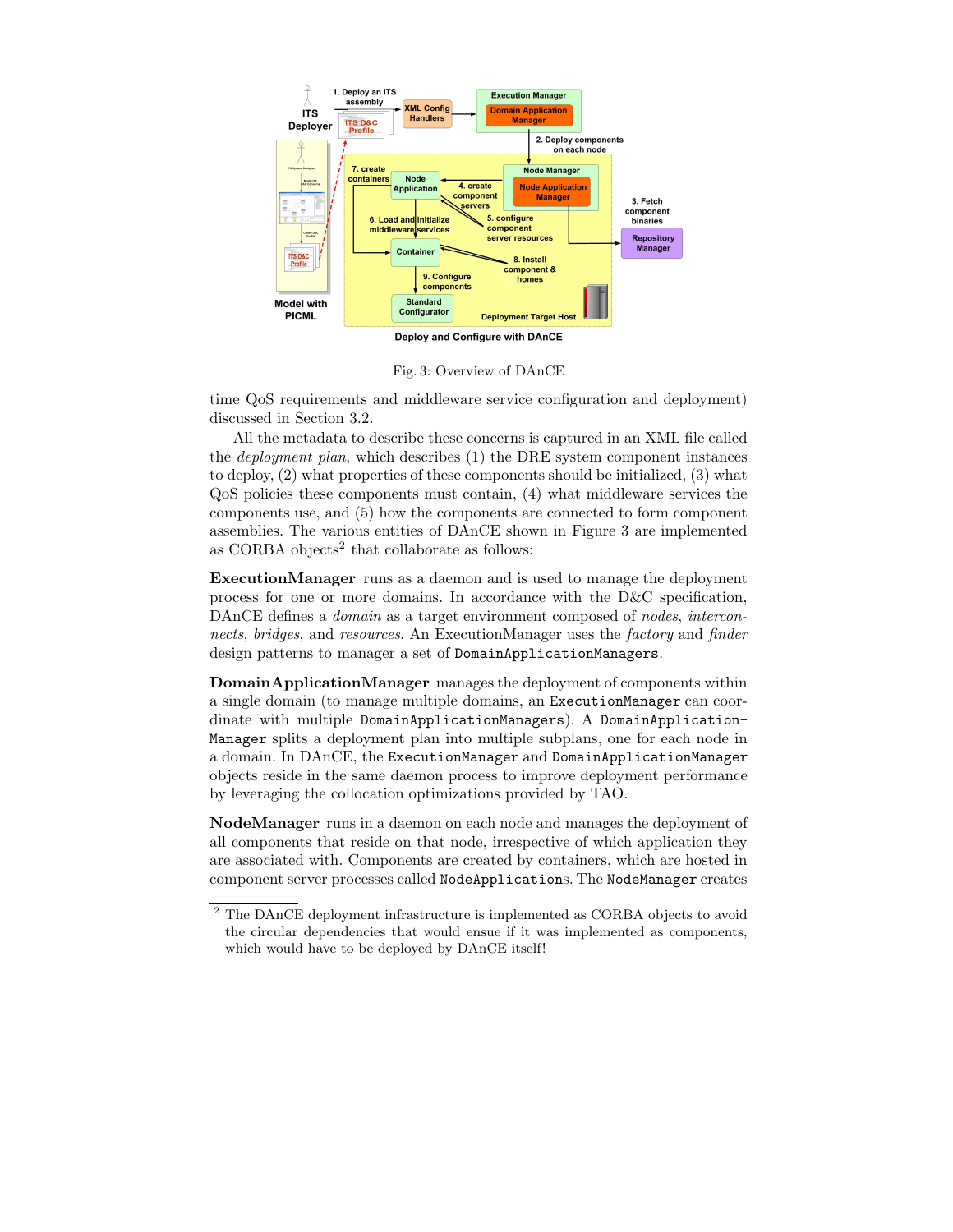the NodeApplicationManager, which in turn creates the NodeApplication processes that host containers, thereby enhancing the reuse of components shared between applications on a node.

NodeApplicationManager is collocated with a NodeManager to manage the deployment of all components within a NodeApplication which is a server process that hosts a group of related components in a particular application. To differentiate deployments in a node, DAnCE's DomainApplicationManager uses the node's NodeManager to create a NodeApplicationManager for each deployment and sends it the metadata it needs to deploy components.

NodeApplication plays the role of a component server process that provisions the computing resources  $(e.g., \text{CPU}, \text{memory}$  and network bandwidth) for the components it hosts. Based on metadata provided by other DAnCE managers in the deployment process, the NodeApplication creates the initial containers that provide an environment for creating and instantiating application components. Components in a node are thus deployed in one or more NodeApplications in accordance with a deployment plan.

RepositoryManager runs as a daemon dedicated to a domain and is used by (1) deployer agents to store component implementations and (2) DAnCE's NodeApplicationManager to fetch necessary component implementations on demand. Each NodeApplicationManager uses its RepositoryManager to search component implementation binaries (stored in the form of dynamic linking libraries) and fetches them into the local node's storage cache.

#### 3.2 Applying DAnCE to Address DRE Systems D&C Challenges

The remainder of this section describes how (1) the DAnCE managers in Figure 3 address key DRE systems D&C challenges described in Section 2.2 and (2) our solutions are applied to the ITS case study presented in Section 2.1.

Resolving Challenge 1: Storing and Retrieving Component Implementations via a Repository Manager. DAnCE's RepositoryManager provides efficient mechanisms where applications can (1) store component implementations at any time during the system lifecycle and (2) retrieve different versions of implementations as components are (re)deployed on various types of nodes. As shown in Figure 4, the RepositoryManager can also act as an HTTP client and download component implementations specified as URLs in a deployment plan. It caches these implementations in the local host where the RepositoryManager runs so they can be retrieved by NodeApplicationManagers.

Over a system's lifetime, a component could be migrated and redeployed on a node whose type is different than its earlier host(s), in which case a different component implementation must be provided. To support efficient deployment, DAnCE's NodeApplicationManagers periodically contact the RepositoryManager to download the latest implementations of designated components. When a component is redeployed, therefore, all its implementations can be cached locally on the target nodes, so downloading overhead need not be incurred during the deployment process.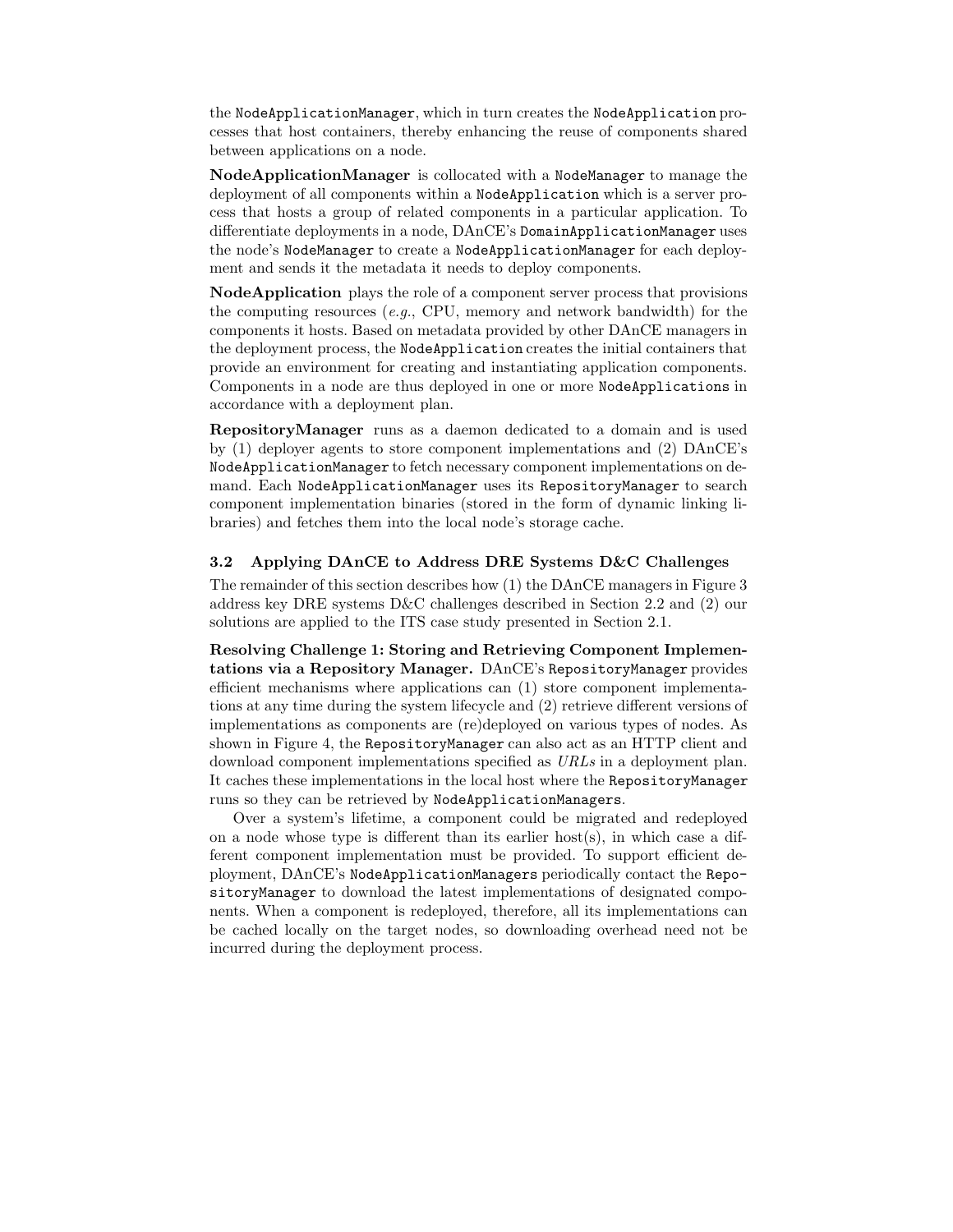DAnCE's RepositoryManager uses ZIP compression and file archiving mechanisms  $(\text{debin.org/zzip})$  to provide an efficient representation of the contents of a ZIP archive and (de)compress all the implementations in a packaged format. It uses CORBA operation invocations to transfer the ZIP-encoded component assembly packages to the node(s) in a domain that run NodeApplicationManagers. In the ITS case study, an initial deployment might write the ConveyorBelt



Fig. 4: Downloading implementations using the Repository Manager

Fig. 5: Different States of a Component

component in Java and host the component on an Embedded Linux node. As the system runs, ITS developers could create a C++-based Win32 implementation of ConveyorBelt and submit it to DAnCE's RepositoryManager. At some point during the ITS lifecycle, the ConveyorBelt could be stopped at the current Linux node and moved to a Windows node. To execute that deployment request, DAnCE's NodeApplicationManager running on the Windows node could contact the RepositoryManager to retrieve the Windows implementation of the ConveyorBelt component and deploy it. The RepositoryManager thus helps decouple when and how ITS component implementations are developed from when they are deployed.

Resolving Challenge 2: Using the DomainApplicationManager to Coordinate the Component Assembly Lifecycle. During the lifecycle of the component assembly, DAnCE's DomainApplicationManager maintains preactive, active, passive, and deactivated runtime state information on each component in the component assembly, as shown in Figure 5. The preactive state indicates that the component has been created and has been provided its environment settings. The ACTIVE state indicates that the component has been activated with the underlying middleware. The passive state indicates that the component is idle and all its resources can be used by other components. The DEactivated state means that the component has been deactivated and removed from the system.

During the deployment process, DAnCE's DomainApplicationManager ensures that components are not connected and activated until all the components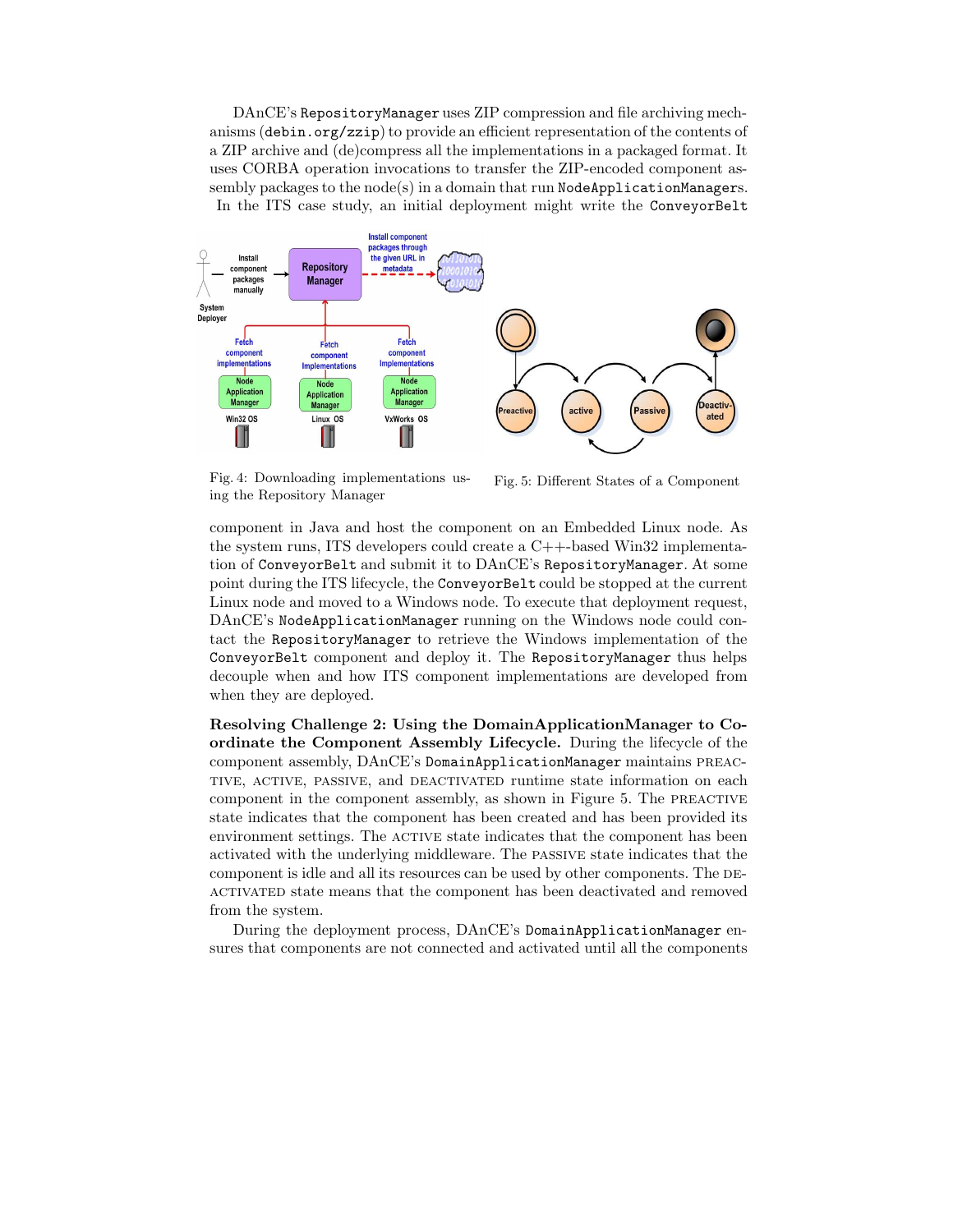are in the preactive state. Similarly, during assembly deactivation, DAnCE's DomainApplicationManager ensures that components in an assembly are deactivated only when all the components are in the passive state.

To ensure that a component's ongoing invocations are processed completely before it is passivated, all operation invocations on a component in CIAO are dispatched by the standard Lightweight CCM Portable Object Adapter (POA), which maintains a *dispatching table* that tracks how many requests are being processed by each component in a thread. CIAO uses standard POA reference counting and deactivation mechanisms to keep track of the number of clients making invocations on a component. After a server thread finishes processing the invocation, it decrements the reference count in the dispatching table. Only when the count is zero, is the component passivated. CIAO therefore ensures that the system is always in a consistent state to ensure that no invocations are lost. To prevent new invocations from arriving at the component while it is being passivated, the container blocks new invocations for this component in the server ORB using standard CORBA portable interceptors.

In the ITS case study, DAnCE's DomainApplicationManager ensures that the ItemLocationSensor components does not make operation invocations on the ConveyorBelt components unless both are active. Similarly, during the deactivation of the ConveyorBelt component, the DomainApplicationManager ensures that WorkflowManager components are passivated, which ensures that all move\_item() requests are handled properly. Finally, the ConveyorBelt component's POA ensures that all requests being processed by the component are dispatched before deactivating the component.

Resolving Challenge 3: Configuring NodeApplication Component Server Resources. To enforce QoS requirements, DAnCE extends the OMG D&C [8] specification to define NodeApplication server resource configurations, which heavily influence end-to-end QoS behavior. Figure 6 shows the different cate-



Fig. 6: Specifying RT-QoS requirements Fig. 7: Example Server Resources Specification

gories of server configurations that can be specified using the DAnCE server resources XML schema, which are related to system end-to-end QoS enforcement.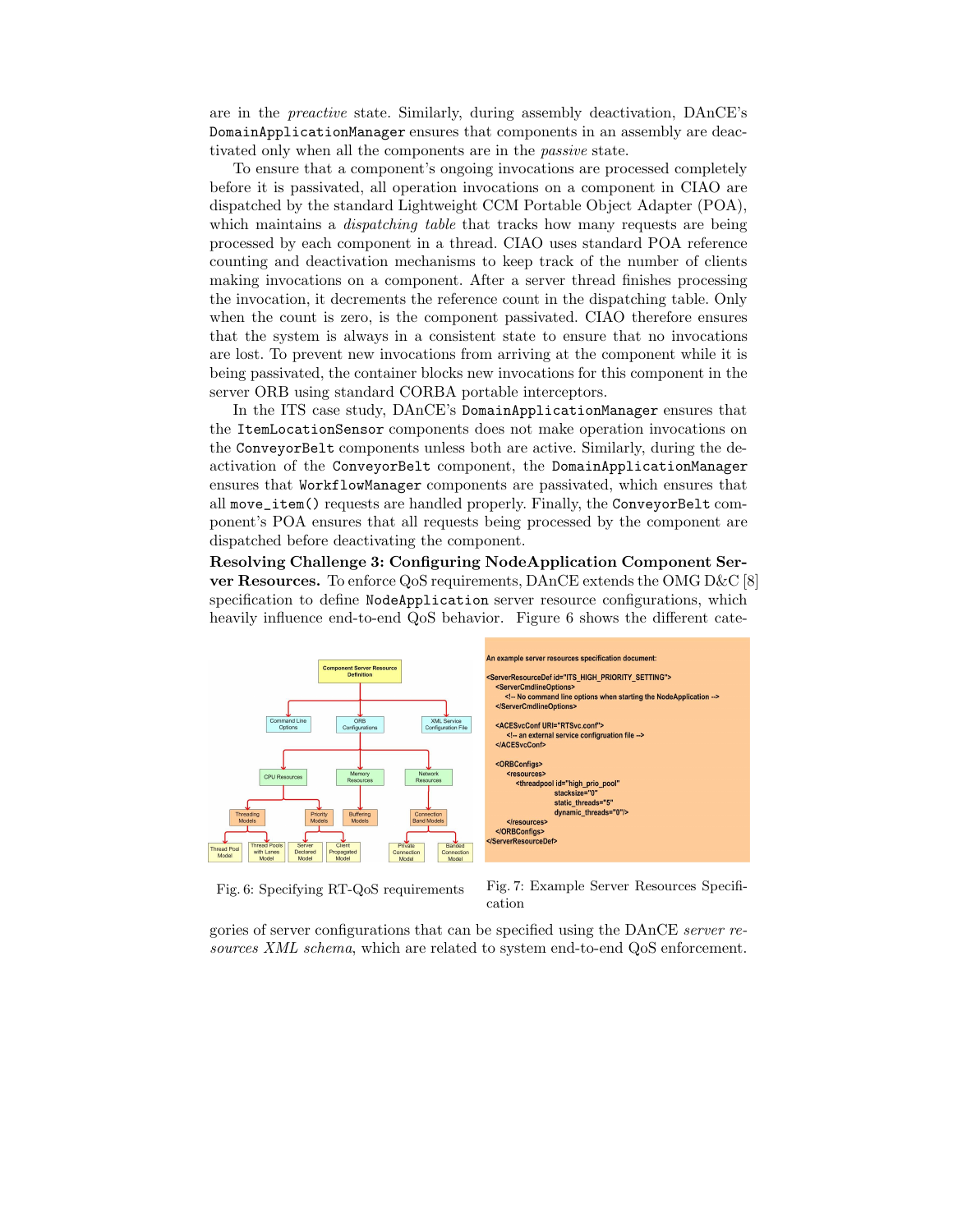In particular, each server resources specification can set the following options: (1) ORB command-line options, which control TAO's connection management models, protocol selection, and optimized request processing, (2) ORB service configuration option, which specify ORB resource factories that control server concurrency and demultiplexing models. Using this XML schema, a system deployer can specify the designated ORB configurations.

As described in Section 3.1, components are hosted in containers created by the NodeApplication process, which provides the run-time environment and resources for components to execute and communicate with other components in a component assembly. The ORB configurations defined by the server resources XML schema are used to configure NodeApplication processes that host components, thereby providing the necessary resources for the components to operate. Since the deployment plan describes the components and the artifacts required to deploy the components, DAnCE extends the standard OMG D&C deployment plan to specify the server resource configuration options.

As shown in Figure 3, XMLConfigurationHandler parses the deployment plan and stores the information as IDL data structures that can transfer information between processes efficiently and enables the rest of DAnCE to avoid the runtime overhead of parsing XML files repeatedly. The IDL data structure output of the XMLConfigurationHandler is input to the ExecutionManager, which propagates the information to the DomainApplicationManager and Node-ApplicationManager. The NodeApplicationManager uses the server resourcerelated options in the deployment plan to customize the containers in the Node-Application it creates. These containers then use other options in the deployment plan to configure TAO's Real-time CORBA support, including thread pool configurations, priority propagation models, and priority-banded connection models.

ITS components, such as ItemLocationSensor and WorkflowManager, have stringent QoS requirements since they handle real-time item delivery activities. The server resource configurations for all nodes hosting these components are specified via an MDD tool. Figure 7 shows an example XML document that specifies the server resource configurations defined by a system deployer. The XMLConfigurationHandler parses the descriptors produced the MDD tool to notify the NodeApplicationManager. To honor all the specified configurations, the component servers hosting these components are configured with serverdeclared priority model with the highest CORBA priority, thread pools with preset static threads, as well as priority-banded connections.

Resolving Challenge 4: Configuring Common Middleware Services During the Deployment Process. To support the integration of common middleware services into component-based applications, DAnCE provides a metaprogrammable service integration framework shown in Figure 8. This figure shows how DAnCE uses the service integration framework to integrate various middleware services into a DRE system. At the heart of this service integration framework is the DAnCE Service Configurator, which is hosted in each NodeApplication. Common middleware services (such as the Naming Service,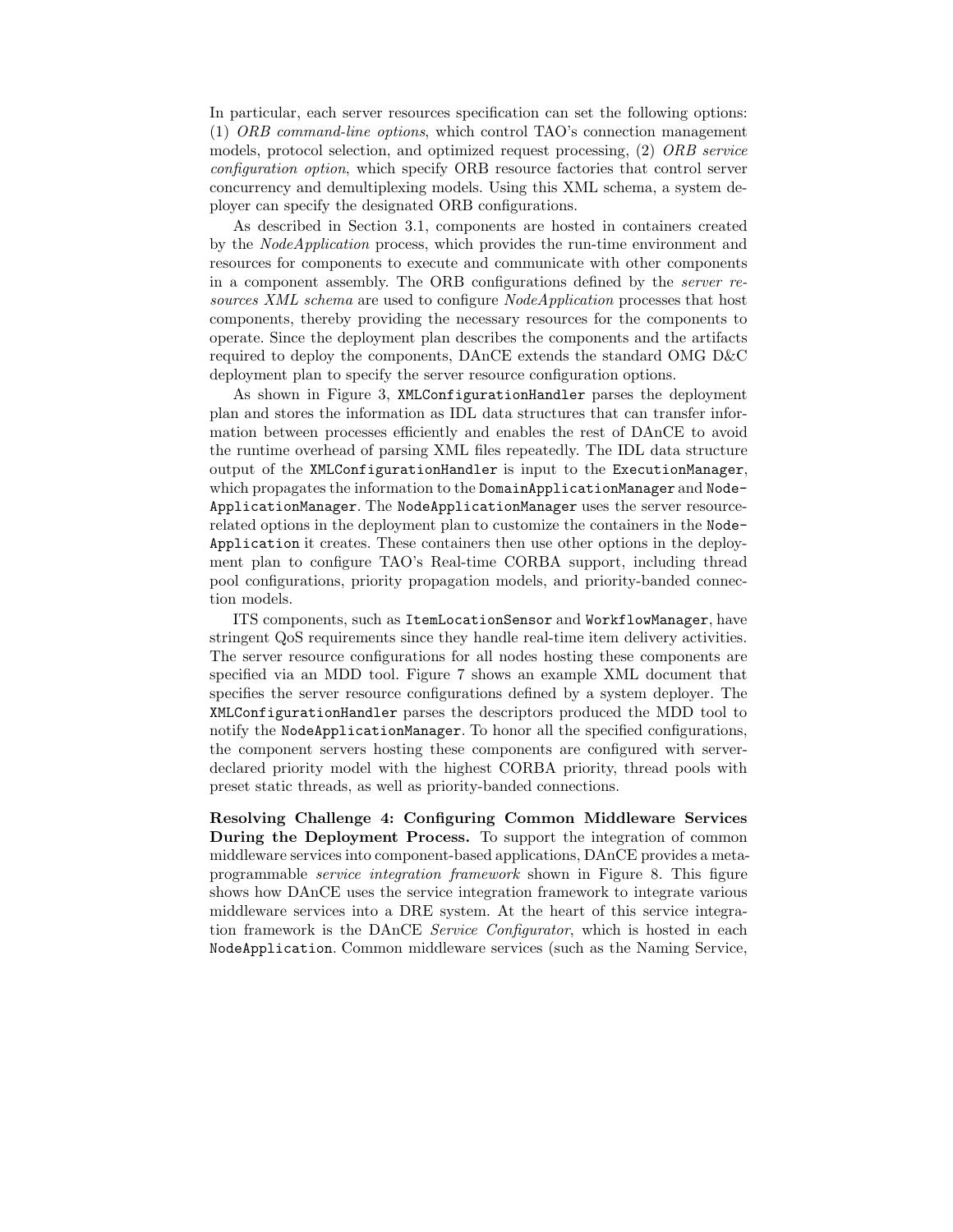

Fig. 8: Configuring Common Middleware Services

Event Service, and TAO Real-time Event Service) are configured using standard CORBA interfaces and hence the usage patterns of such middleware services can be formulated easily. For example, when an application uses TAO's Real-time Event Service, it needs to (1) initialize and configure the QoS properties of the event channel, (2) define the semantic behaviors of event publishers and event consumers, and (3) register the event publishers and event consumers through the event channel interfaces.

To configure and deploy middleware services via DAnCE, CIAO encapsulates these common usage patterns and provides a set of reusable service libraries, one for each type of middleware service, e.g., we designed CIAO Real-time Event Service library for the Real-time Event Service provided by TAO. Each library is a wrapper facade of the middleware service provided by the underlying ORB that shields component developers from tedious and error-prone programming tasks associated with initializing and configuring QoS-enabled common middleware services. These libraries also expose interfaces to the DAnCE Service Configurator to manage the services. For example, the Real-time Event Service Config shown in the Figure 8 captures the various usage and configuration options (such as event dispatching threading model, event dispatching priority model and event filtering model) for the CIAO Real-time Event Service library. Our DAnCE Service Configurator is designed to support any CORBA service, even those developed to use the earlier CORBA 2.x object model.

During the deployment process, DAnCE uses the deployment plan to express service configuration properties associated with components and assemblies that inform the NodeApplicationManager how to initialize the middleware services with desired configuration settings. The NodeApplicationManager then conveys to the NodeApplication which components to create and which middleware services they require. In response, the NodeApplication triggers the DAnCE Service Configurator to load and configure the corresponding CIAO middleware service libraries automatically.

ITS deployment engineers can use MDD tools [13, 14] to model the interactions between the ItemLocationSensor and ConveyorBelt components and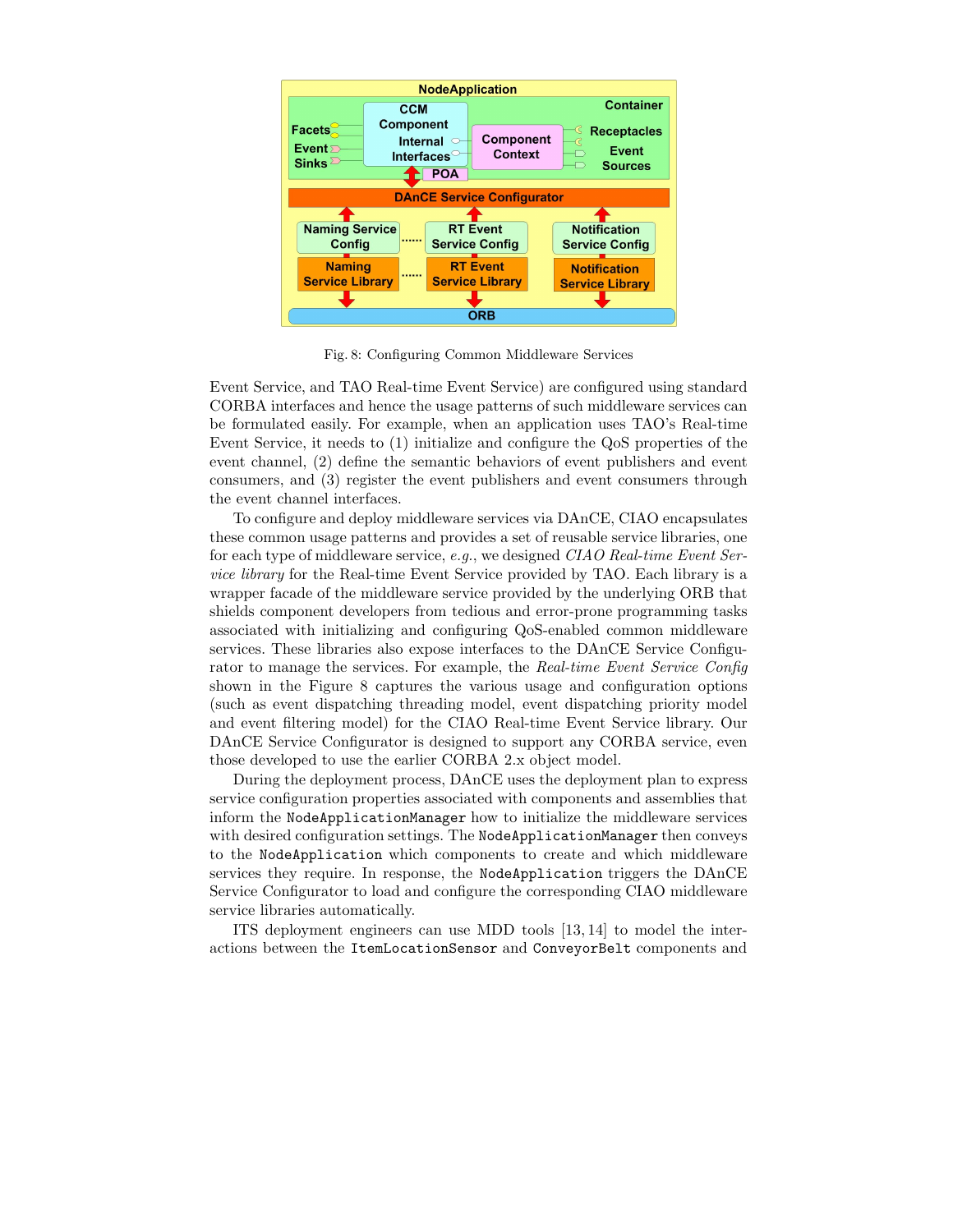could indicate whether a direct connection or an event channel is needed for communication. Moreover, stringent QoS requirements such as timing constraints and event delivery latency could also be specified in the communication between the two components. If a direct connection is specified, then at deployment time DAnCE makes the ItemLocationSensor component with an event source port cache the object reference of the event sink port of the ConveyorBelt component. After the deployment is complete, these two components can communicate directly through a CORBA remote invocation call. If the DRE system deployer specifies the use of CIAO Real-time Event Service, then DAnCE service configurator and its metadata-based configuration mechanisms configures and manages the service and its QoS settings to provide the desired QoS.

### 4 Related Work

As component middleware becomes more pervasive, there has been an increase in research on technologies, platforms, and tools for deploying components effectively within distributed systems. This section compares our work on DAnCE with other related efforts.

The OpenCCM (corbaweb.lifl.fr/OpenCCM/) Distributed Computing Infrastructure (DCI) federates a set of distributed services to form a unified distributed deployment domain for CCM applications. DCI, however, implements the Packaging and Deployment (P&D) model defined in the original CCM specification, which omits key aspects in the component configuration and deployment cycle, including package repository management, server real-time QoS configuration, and middleware service configuration and deployment. We are currently working with the OpenCCM team to enhance their DCI so that it is compliant with the OMG D&C specification and DAnCE.

[15] proposes using an architecture descriptive language (ADL) that allows assembly-level activation of components and describes assembly hierarchically. Although DAnCE is similar, it uses the XML descriptors synthesized by MDD tools to characterize the metadata regarding components to deploy. Likewise, DAnCE descriptors can specify QoS requirements and/or server resource configurations, so its deployment mechanisms are better suited to deploy applications with desired real-time  $QoS$  properties.

[16] proposes the use of the Globus Toolkit to deploy CCM components on a computational grid. Unlike DAnCE, this approach does not provide modeldriven development (MDD) tools that enable developers to capture various concerns, such as deployment planning and server configuration, visually. Moreover, DAnCE is targeted at DRE systems with stringent real-time QoS requirements, rather than grid applications, which do not provide real-time support.

Proactive [17] is a distributed programming model for deploying objectoriented grid applications. Proactive defines applications as virtual structures and removes references to the physical machines from the functional code written for the applications. The functional code is mapped to the physical machines using XML descriptors. DAnCE is similar since it also separately describes the target environment using XML descriptors, but it goes further to specify component interdependencies and ensure system consistency at deployment time.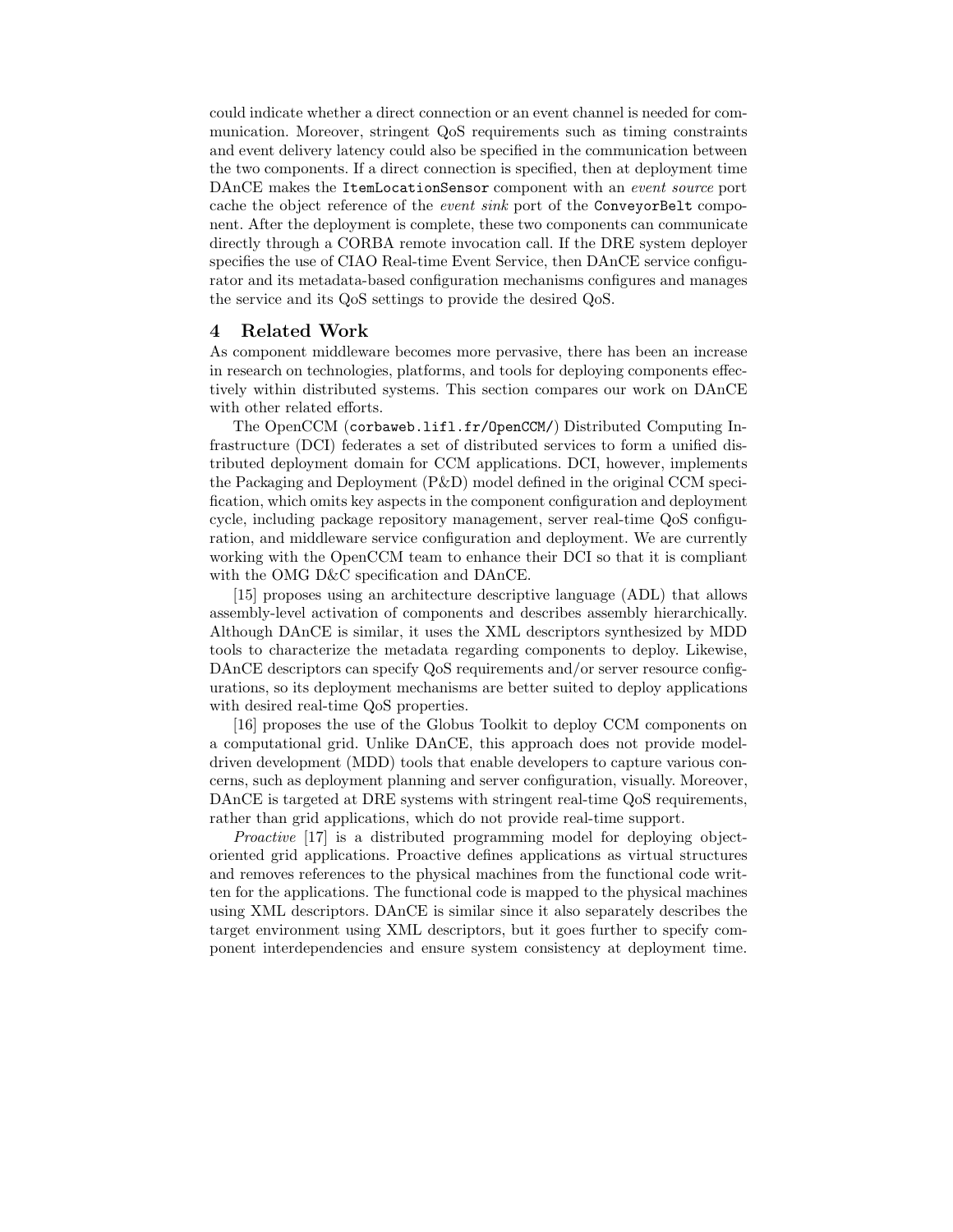Moreover, Proactive work focuses on deploying Java applications on Java virtual machines, whereas DAnCE implements the OMG D&C specification, which focuses on deploying DRE systems using language- and platform-independent component middleware written in different languages and running on different operating systems.

# 5 Concluding Remarks

Component middleware is intended to enhance the quality and productivity of software and software developers by elevating the level of abstraction used to develop distributed systems. Conventional middleware, however, generally lacks mechanisms to handle deployment concerns for distributed real-time and embedded (DRE) systems. This paper describes how we addressed these concerns in the Deployment And Configuration Engine (DAnCE), which is an open-source implementation of the OMG's Deployment and Configuration (D&C) specification targeted for deploying and configuring DRE systems based on Lightweight CORBA Component Model (CCM). DAnCE leverages model-driven development (MDD) tools and QoS-enabled component middleware features to support  $(1)$  the efficient storage and retrieval of component implementations,  $(2)$ component activation, passivation, and removal semantics within component assemblies, (3) configuring QoS-related client/server resources, and (4) integrating common middleware services into applications.

Our future work on DAnCE will focus on (1) integrating reliable multicast mechanisms in TAO to the various \*Manager objects described in Section 3.1 to improve the scalability and reliability of the deployment process, (2) extending DAnCE to support dynamic component assembly reconfiguration, redeployments, and migrations, (3) enhancing DAnCE to provide state synchronization and component redeployment or recovery support for a fault-tolerant middleware infrastructure, such as MEAD [18], and (4) applying specialization techniques (such as partial evaluation and generative programming) to optimize DRE systems using metadata contained in component assemblies.

# References

- 1. Heineman, G.T., Councill, B.T.: Component-Based Software Engineering: Putting the Pieces Together. Addison-Wesley, Reading, Massachusetts (2001)
- 2. Schmidt, D.C., Schantz, R., Masters, M., Cross, J., Sharp, D., DiPalma, L.: Towards Adaptive and Reflective Middleware for Network-Centric Combat Systems. CrossTalk (2001)
- 3. Nechypurenko, A., Schmidt, D.C., Lu, T., Deng, G., Gokhale, A.: Applying MDA and Component Middleware to Large-scale Distributed Systems: a Case Study. In: Proceedings of the 1st European Workshop on Model Driven Architecture with Emphasis on Industrial Application, Enschede, Netherlands, IST (2004)
- 4. Sharma, P., Loyall, J., Heineman, G., Schantz, R., Shapiro, R., Duzan, G.: Component-Based Dynamic QoS Adaptations in Distributed Real-Time and Embedded Systems. In: Proc. of the Intl. Symp. on Dist. Objects and Applications (DOA'04), Agia Napa, Cyprus (2004)